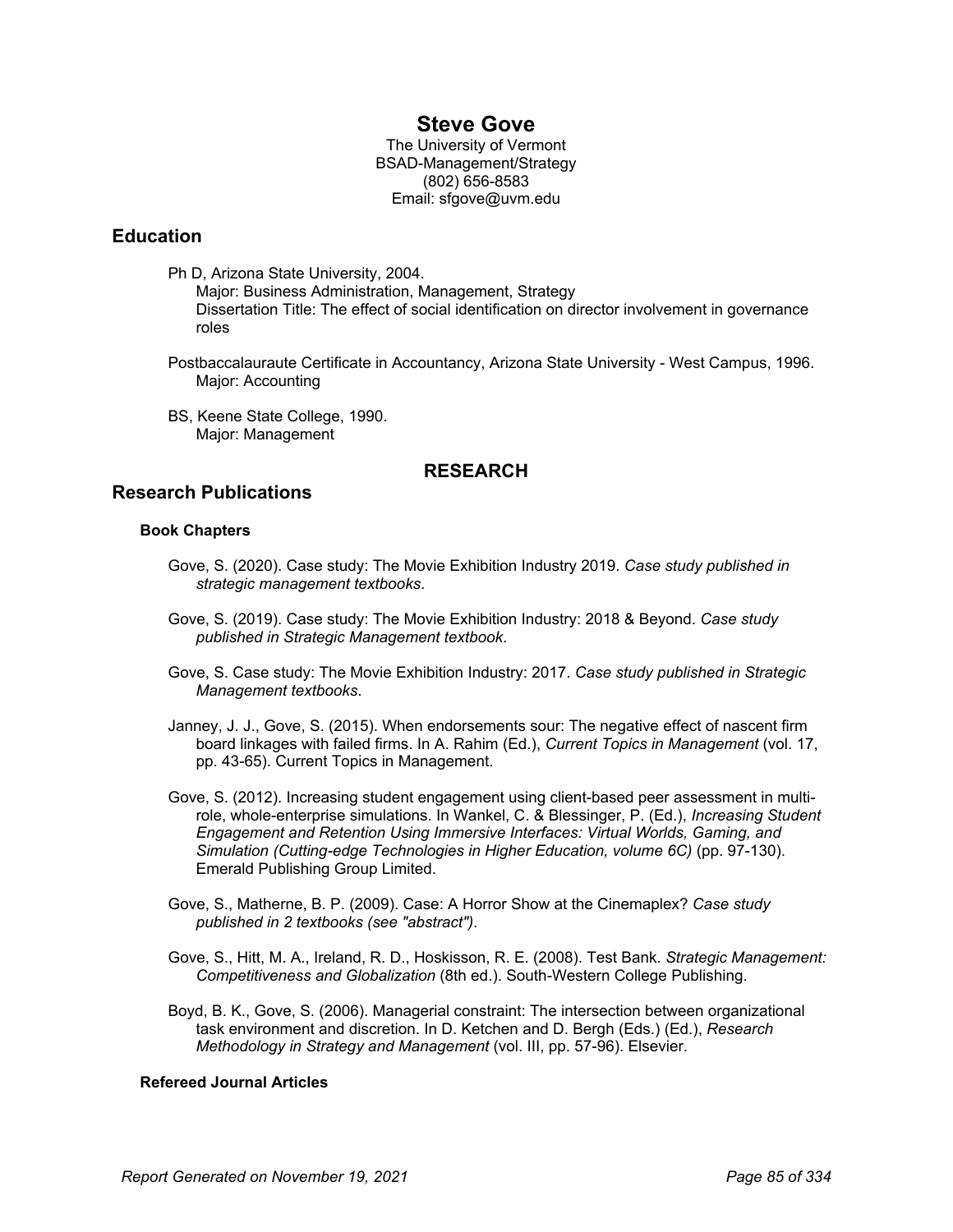- Boyd, B. K., Gove, S., Solarino, A. (2017). Methodological rigor of corporate governance studies: A review and recommendations for future studies. *Corporate Governance: An International Review*.
- Janney, J. J., Gove, S. (2017). Do executive departures to signal the end of a scandal create or reduce uncertainty? An examination of market reaction in stock option backdating scandal events. *Business & Society*.
- Janney, J. J., Gove, S. (2017). Firm linkages to scandals via directors, auditors, and lawyers: Insights from the Backdating Scandal. *Journal of Business Ethics*.
- Gove, S., Junkunc, M., Olga, B., Kabbach de Castro, L. R., Larraza Kintana, M., Mingo, S., Song, Y., Thakur Wernz, P. (in press). Reexamining CEO duality: The surprisingly problematic issues of conceptualization and measurement. *Corporate Governance: An International Review*.
- Gove, S., Junkunc, M. (2013). Dummy constructs? Binomial categorical variables as representations of constructs: CEO duality through time. *Organizational Research Methods, 16*(1), 100-126.
- Janney, J. J., Gove, S. (2011). Reputation and corporate social responsibility aberrations, trends and hypocrisy: Reactions to firm choices in the stock option backdating scandal. *Journal of Management Studies, 48*(7), 1562-1585.
- Simon, D. G., Gove, S., Hitt, M. A. (2008). Resource management in dyadic competitive rivalry: The effects of resource bundling and deployment. *Academy of Management Journal, 51*(5), 919-935.
- Gove, S., Matherne, B. P., Forlani, V., Janney, J. J. (2006). 'Walk the Talk': Developing personal ethical agency through a business partnership program. *Journal of Management Education, 30*, 106-133.
- Boyd, B. K., Finkelstein, S., Gove, S. (2005). How advanced is the strategy paradigm? The role of particularism and universalism in shaping research outcomes. *Strategic Management Journal, 28*(9), 841-854.
- Boyd, B. K., Gove, S., Hitt, M. A. (2005). Consequences of measurement problems in strategy research: The case of Amihud and Lev. *Strategic Management Journal, 26*(4), 367-375.
- Boyd, B. K., Gove, S., Hitt, M. A. (2005). Construct measurement in strategy research: Reality or illusion? *Strategic Management Journal, 26*(3), 239-257.
- Gove, S., Clark, M. A., Boyd, B. K. (2005). Experiencing strategy: A multi-exercise program. *Journal of the Academy of Business Education, 6*(2), 90-110.
- Cardy, R. L., Gove, S., DeMatteo, J. (2001). Dynamic and customer oriented workplaces: Implications for HRM research and practice. *Journal of Quality Management, 5*(2), 159-186.

#### **Conference Proceedings**

Gove, S., Janney, J. J., Matherne, B. M. (2014). *An assessment of the integration of entrepreneurship via strategic management textbooks*. Philadelphia, Pennsylvania: Best Paper Proceedings of the 2014 Annual Meeting of the Academy of Management.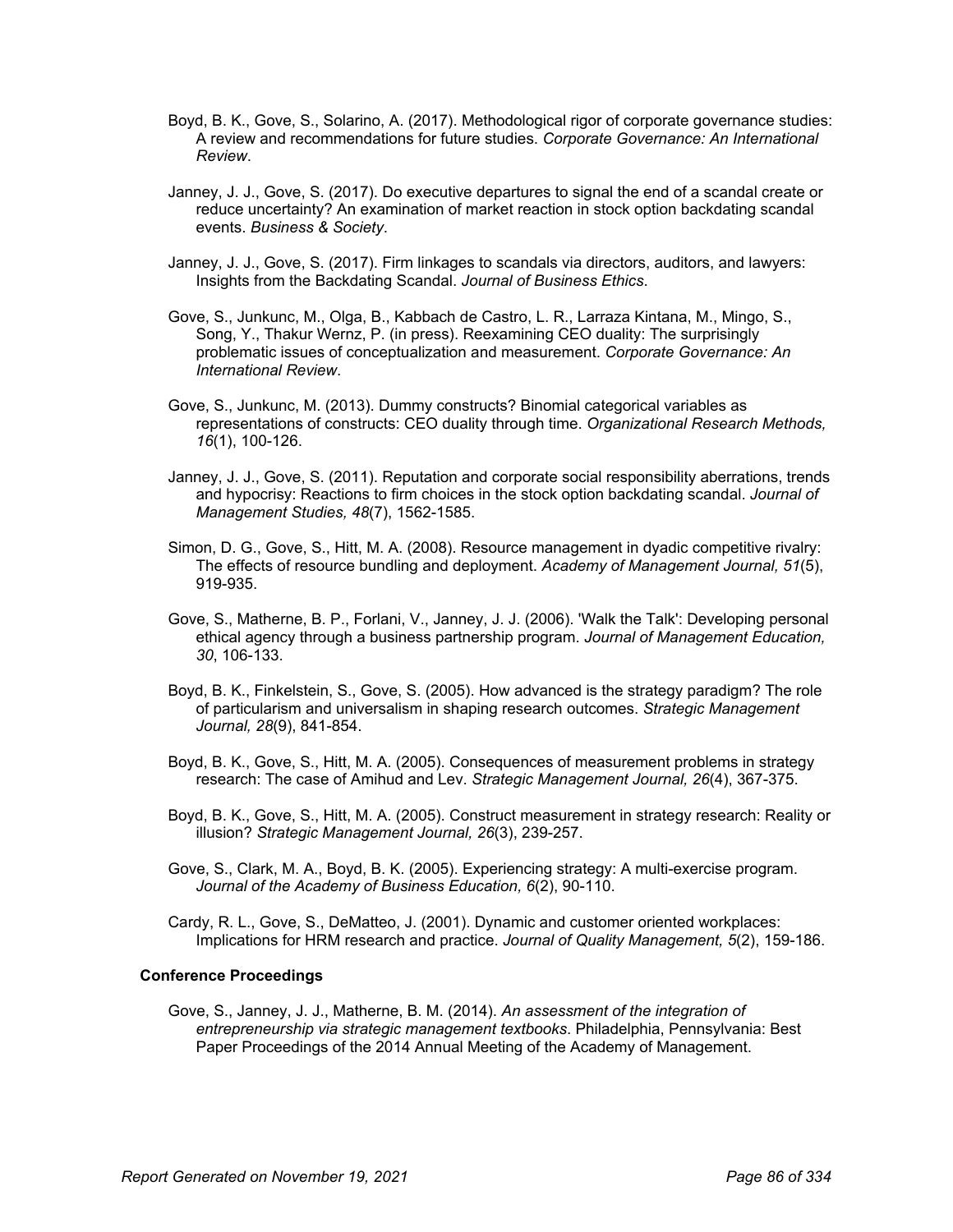- Janney, J. J., Gove, S. (2014). *Director and professional service firm networks in scandals: Insights from stock option backdating*. Vancouver, British Columbia: Best Paper Proceedings of the 2015 Annual Meeting of the Academy of Management.
- Janney, J. J., Gove, S. (2014). *Cursed be the ties that bind? Market reactions to director linkages of bankrupt firms: Issues for nascent firms to consider*. Proceedings of the United States Association for Small Business and Entrepreneurship (USASBE).
- Janney, J. J., Gove, S., Matherne, B. P. (2012). *An author affiliation index (AAI) for emerging academic domains: Assessing entrepreneurship journals* (pp. 736-754). New Orleans, Louisiana: Proceedings of the United States Association for Small Business and Entrepreneurship (USASBE),.
- Janney, J. J., Gove, S., Matherne, B. P. (2012). *An author affiliation index (AAI) for emerging academic domains*. Proceedings of the United States Association for Small Business and Entrepreneurship (USASBE).
- Janney, J. J., Gove, S. (2009). *Pushed or jumped? Market reactions to voluntary versus involuntary disclosure in the stock-option backdating scandal*. Chicago, Illinois: Best Paper Proceedings of the 2009 Annual Meeting of the Academy of Management.
- Matherne, B. E., Janney, J. J., Gove, S. (2004). In W. D. Bygrave (Ed.), *Sharing the wealth or increasing the risks: Syndication and escalation of commitment* (pp. 723). Frontiers of Entrepreneurship.
- Janney, J. J., Matherne, B., Gove, S. (2003). *More than money matters: The disclosure puzzle*. Wellesley, Massachusetts: 2003 Babson-College Kauffman Foundation Entrepreneurship Research Conference.
- Boyd, B. K., Gove, S. (2000). *Board audit committees: Determinants and consequences* (pp. 44- 48). San Antonio, Texas: Proceedings of the Southwest Academy of Management Annual Conference.
- Gove, S., Larraza, M., Boyd, B. K. (2000). *Reanalysis of Finkelstein's (1992) power construct* (pp. 77-81). San Antonio, Tennessee: Proceedings of the Southwest Academy of Management Annual Conference.
- Gove, S., Clark, M. A., Boyd, B. K. (1999). Moving metaphors: Recipes for teaching management via experiential exercises. *Best Paper Proceedings of the Annual Meeting of the Academy of Management*. Chicago, Illinois: Academy of Management.
- Gove, S., Boyd, B. K. (1998). *Nucor Corp. and the U.S. Steel Industry* (pp. 28). Durham, New Hampshire: Proceedings of the North American Case Research Association Annual Meeting 12.

#### **Other**

- Gove, S. (2020). *Review of Cunningham, L.A. & Cuba, S. (2020) Margin of Trust: The Berkshire Business Model, New York: Columbia Business School Publishing, 160 pages, ISBN 9780231193900. Review to be published in CHOICE Current Reviews for Academic Libraries.*. CHOICE Current Reviews for Academic Libraries.
- Gove, S. (2020). *Review of CEO Leadership: Navigating the New Era in Corporate Governance by Cole, Thomas A., 2019; Chicago: University of Chicago Press, 264 pages, ISBN 9780226665160. Review published in the June, 2020 (57:10) issue of CHOICE Current Reviews for Academic Libraries.*. CHOICE Current Reviews for Academic Libraries.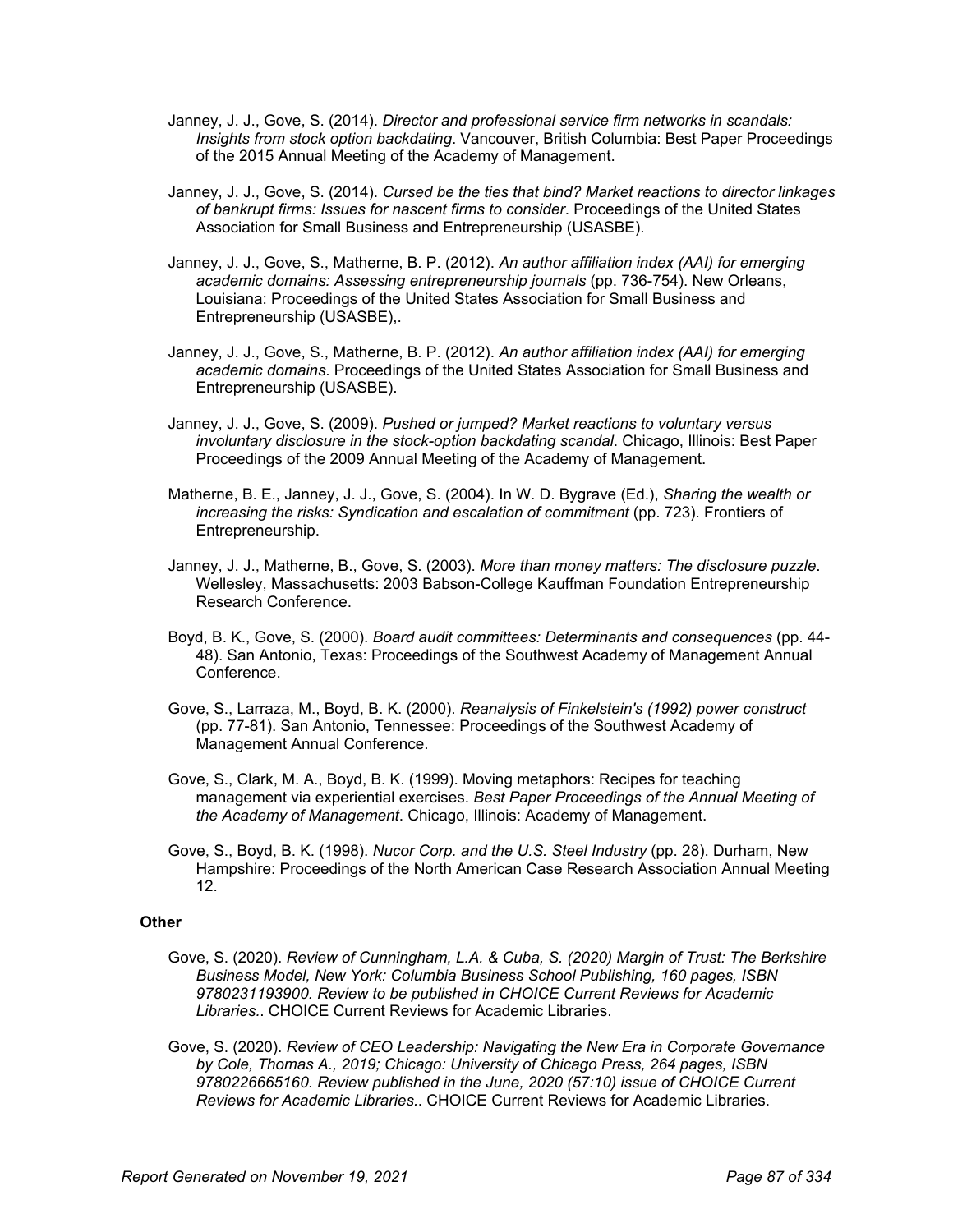- Gove, S. (2018). *Review of Bainbridge, S., & Henderson, M., (2018) Outsourcing the Board: How Board Service Providers Can Improve Corporate Governance. Cambridge: Cambridge University Press, 234 pages, ISBN 9781107193697). Review published in the December, 2018 (56:4) issue of CHOICE Current Reviews for Academic Libraries.*. CHOICE Current Reviews for Academic Libraries.
- Boyd, B. K., Adams, R., Gove, S. (2017). *Research methodology of governance studies: Challenges and opportunities*. Corporate Governance: An International Review.
- Gove, S. *Review of Knaflic, C.N. (2015) Storytelling with data: A data visualization guide for business professionals. Wiley, 2015. 267p.*. CHOICE Current Reviews for Academic Libraries.
- Gove, S., Matherne, B. P. (2016). Case study: The Movie Exhibition Industry: 2015. *Case study appearing in Strategic Management textbooks*.
- Gove, S. (2015). *Review of Eric Schmidt & Jonathan Rosenberg (with Alan Eagle) (2014) Google: How Google Works. Grand Central Publishing, 286 pages, ISBN 9781455582341*. CHOICE Current Reviews for Academic Libraries.
- Gove, S. (2014). *Review of Bilton, C. & Cummings, S. (2014) Handbook of Management and Creativity. Edward Elgar Publishing, 403 pages, ISBN 9781781000892).*. CHOICE Current Reviews for Academic Libraries.
- Matherne, B. P., Gove, S., Thornblad, D. (2014). Case study: The Movie Exhibition Industry: 2013. *Case study published in several textbook (see details under "abstract")*.
- Gove, S. (2014). *Review of Wright, M., Siegel, D.S., Keasey, K., and Filatotchev, I. (2013) The Oxford Handbook of Corporate Governance*. CHOICE Current Reviews for Academic Libraries.
- Gove, S. (2013). *Review of Frederickson, W. C. (2012). Natural corporate management: From the big bang to Wall Street*. CHOICE Current Reviews for Academic Libraries.
- Gove, S. (2012). *Review of Stanton, T. H. (2012). Why some firms thrive while others fail*. Oxford: CHOICE Current Reviews for Academic Libraries.
- Gove, S., Matherne, B. P., Thornblad, D. (2012). The Movie Exhibition Industry: 2011. *Case study publsihed in 6 books (See abstract for full listing)*.
- Gove, S. (2012). Review of Hess, E. D. (2012). Grow to Greatness: Smart Growth for Entrepreneurial Businesses. *CHOICE Current Reviews for Academic Libraries*. Stanford, California: CHOICE Current Reviews for Academic Libraries.
- Gove, S. (2010). *Review of Zook, Chris with Allen, James (2010). Profit from the Core: A Return to Growth in Turbulent Times* (pp. 178). Boston, Massachusetts: CHOICE Current Reviews for Academic Libraries.
- Gove, S. (2010). *Review of Roche, Olivier P. (2009) Corporate Governance and Organizational Life Cycle: The Changing Role and Composition of the Board of Directors* (5th ed., vol. 18, pp. 491-492). Amherst, New York: Corporate Governance: An International Review.
- Gove, S. (2010). Review of Chew, D. H. and S. L. Gillan (Eds.) (2009). U.S. Corporate Governance. *CHOICE Current Reviews for Academic Libraries*. New York, New York: CHOICE Current Reviews for Academic Libraries.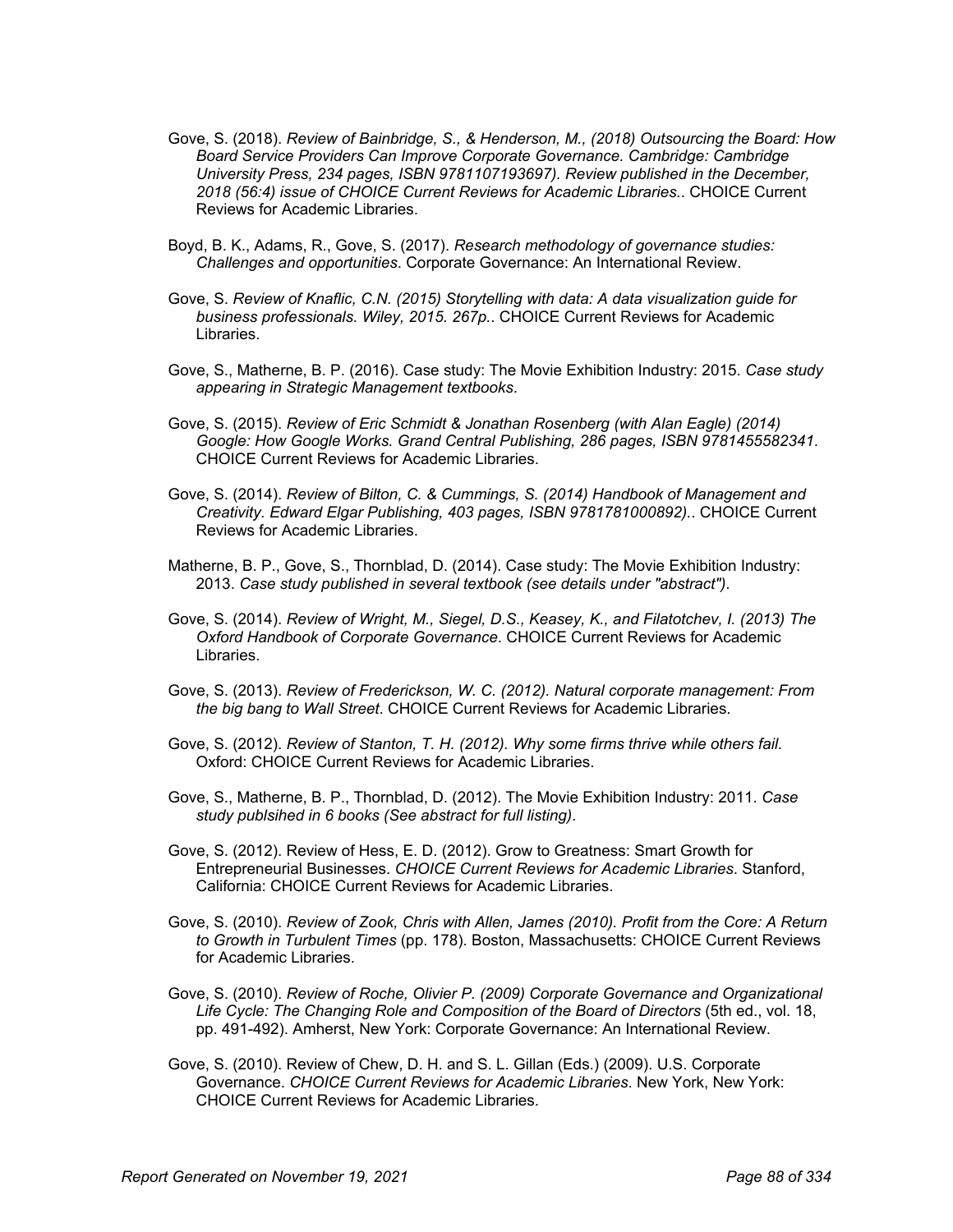- Gove, S. (2009). Review of Corporate Governance: Promises Kept, Promises Broken by Jonathan Macey. *CHOICE Current Reviews for Academic Libraries*.
- Gove, S. (2008). Case: Governing the House of the Mouse: Corporate Governance at Disney, 1984 – 2006. *Hitt, M.A., Ireland, R.D. and Hoskisson, R.E. (2008) Strategic Management: Competitiveness and Globalization* (pp. C99-C121). South-Western College Publishing.
- Gove, S. (2008). *Review of Teaching Management: A Field Guide for Professors, Consultants, and Corporate Trainers by James G. S. Clawson and Mark E. Haskins* (4th ed., vol. 7, pp. 590-592). Academy of Management Learning and Education.
- Gove, S. (2008). Review of Rules to Break & Laws to Follow by Don Peppers & Martha Rogers. *CHOICE Current Reviews for Academic Libraries*.
- Gove, S. (2004). *Reversing a performance slide: When do cutting costs or dumping assets help firms most?* (3rd ed., vol. 18, pp. 160-161). Academy of Management Executive.
- Gove, S. (2001). Case: Western Pacific Airlines. *Hitt, M.A., Ireland, R.D. and Hoskisson, R.E. (2001) Strategic Management: Competitiveness and Globalization* (pp. C653-C668). South-Western College Publishing.
- Gove, S., Boyd, B. K. (1998). Case: Nucor Corp. and the U.S. Steel Industry. *•Hitt, M.A., Ireland, R.D. and Hoskisson, R.E. (2001) Strategic Management: Competitiveness and Globalization, 4e* (pp. C477-C507). South-Western College Publishing.

#### **Presentations Given**

- Dul, J. (Presenter), Gove, S. (Presenter), Breet, S. (Coordinator/Organizer), 2021 NCA Paper Development Workshop, "NCA Methodological Contributions: History, Current State & Future," Erasmus University, Rotterdam, Netherlands. (October 14, 2021).
- Boyd, B. K. (Coordinator/Organizer), Zattoni, A. (Panelist), Hamidi, D. Y. (Panelist), Gove, S. (Panelist), Solarino, A. M. (Panelist), Annual Meeting of the European Academy of Management (EURAM), "Methodological challenges in Corporate Governance Research," EURAM, Lisbon, Portugal. (June 26, 2019).
- Gove, S. (Author & Presenter), Junkunc, M. (Author & Presenter), Boyd, B. K. (Author & Presenter), Strategic Management Society Special Conference on Strategic Leadership, "Into the mind of top managers? Assessing the validity of unobtrusive measures of CEO narcissism," Strategic Management Society, Las Vegas, Nevada, United States. (March 29, 2019).
- Köhler, T. (Coordinator/Organizer), Bliese, P., Boyd, B., Gove, S. (Panelist), Gephart, R., Greckheimer, T., Lambert, L., Lang, J., Lebreton, J., Smith, A., Tay, L., Tonidandel, S., Annual Meeting of the Academy of Management, "Publishing in ORM for non-methodologists or how to get your geek on," Academy of Management, Chicago, Illinois, United States. (August 10, 2018).
- Wankel, C. (Leader), Gove, S. (Presenter), Annual Meeting of the Academy of Management, "Research collaborations: Forging international research collaborations of consequence," Academy of Management, Anaheim. (August 2016).
- Gove, S. (Author), Janney, J. J. (Author), Annual Meeting of the Academy of Management, "Director and professional service firm networks in scandals: Insights from stock option backdating," Academy of Management, Vancouver, BC, Canada. (August 2015).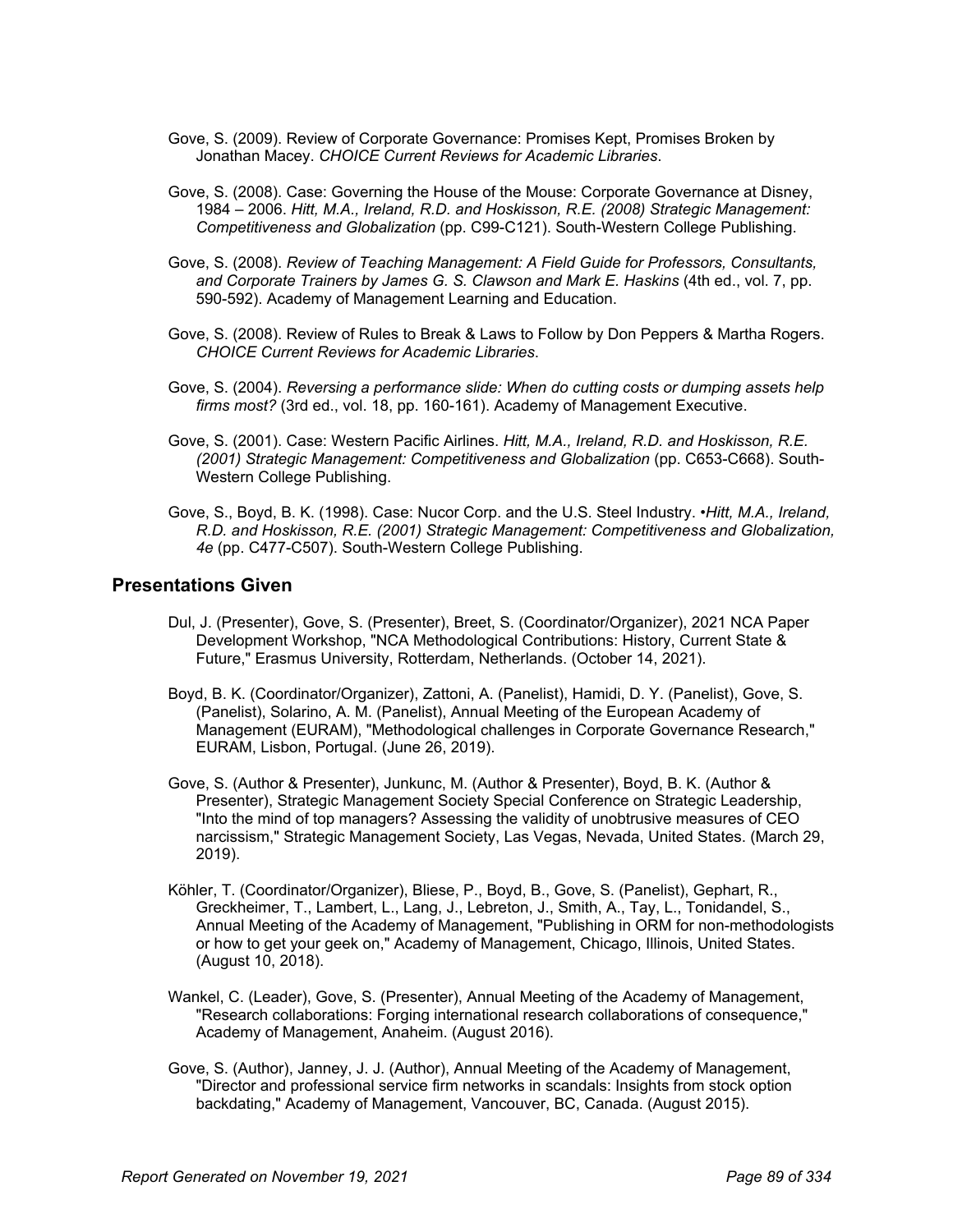- Gove, S., AOM RM Division Virtual Doctoral Consortium, "Hits and tips for managing large research projects," Academy of Management's Research Methods division, United States. (May 2015).
- Gove, S. (Author & Presenter), Janney, J. J. (Author), Matherne, B. M. (Author), 2014 Annual Meeting of the Academy of Management, "An assessment of the integration of entrepreneurship via strategic management textbooks," Academy of Management, Philadelphia, Pennsylvania, United States. (August 2014).
- Janney, J. J. (Author), Gove, S. (Author), Matherne, B. M. (Author & Presenter), 2014 Annual Meeting of the Academy of Management, "The Author Affiliation Index (AAI) as an assessment of 25 entrepreneurship journals, 2007-2011," Academy of Management, Philadelphia, Pennsylvania, United States. (August 2014).
- Gove, S., AOM RM Division Virtual Doctoral Consortium, "Making a methodological contribution," Academy of Management's Research Methods division, United States. (June 2014).
- Janney, J. J. (Author & Presenter), Gove, S. (Author), 2014 USASBE Conference, "Cursed be the ties that bind? Market reactions to director linkages of bankrupt firms: Issues for nascent firms to consider," USASBE, Fort Worth, Texas, United States. (January 2014).
- Gove, S. (Panelist), Hitt, M. A. (Panelist), Boyd, B. K. (Moderator), Bergh, D. (Panelist), Strategic Management Society's Annual International Conference, "Measurement of Strategy Constructs: Challenges and Opportunities," Strategic Management Society, Atlanta, Georgia, United States. (October 1, 2013).
- Gove, S. (Author & Presenter), Zeitzmann, H. (Author), 2012 Strategic Management Society Annual International Conference, "Bibliometric consensus in strategic management textbooks: One paradigm?," Strategic Management Society, Prague, Czech Republic. (October 2012).
- Boyd, B. K. (Coordinator/Organizer), Gove, S. (Coordinator/Organizer), 2012 Strategic Management Society Annual International Conference, "Panel Session Co-Organizer: "Bibliometric Approaches for Understanding Strategic Management in Transition"," Strategic Management Society, Prague, Czech Republic. (October 2012).
- Gove, S. (Author & Presenter), Junkunc, M. (Author), 2012 Annual Meeting of the Academy of Management, "Dummy constructs? Binomial categorical variables as representations of constructs: The case of CEO duality," Academy of Management, Boston, Massachusetts, United States. (August 2012).
- Janney, J. J. (Author & Presenter), Gove, S. (Author), Matherne, B. P. (Author), 2012 USASBE Conference, "An author affiliation index (AAI) for emerging academic domains: Assessing entrepreneurship journals," USASBE, New Orleans, Louisiana, United States. (January 2012).
- Gove, S. (Author & Presenter), Janney, J. J. (Author), Thornblad, D. B. (Author), 2011 Strategic Management Society Annual International Conference, "Cursed be the network ties: Managerial discretion and firm stigmatization from director linkages to bankruptcy," Strategic Management Society, Miami, Florida, United States. (November 2011).
- Janney, J. J. (Author & Presenter), Gove, S. (Author), 2011 Strategic Management Society Annual International Conference, "When silicon valley resembled Salem: Professional services firms in the backdating stock options scandal taint," Strategic Management Society, Miami, Florida, United States. (November 2011).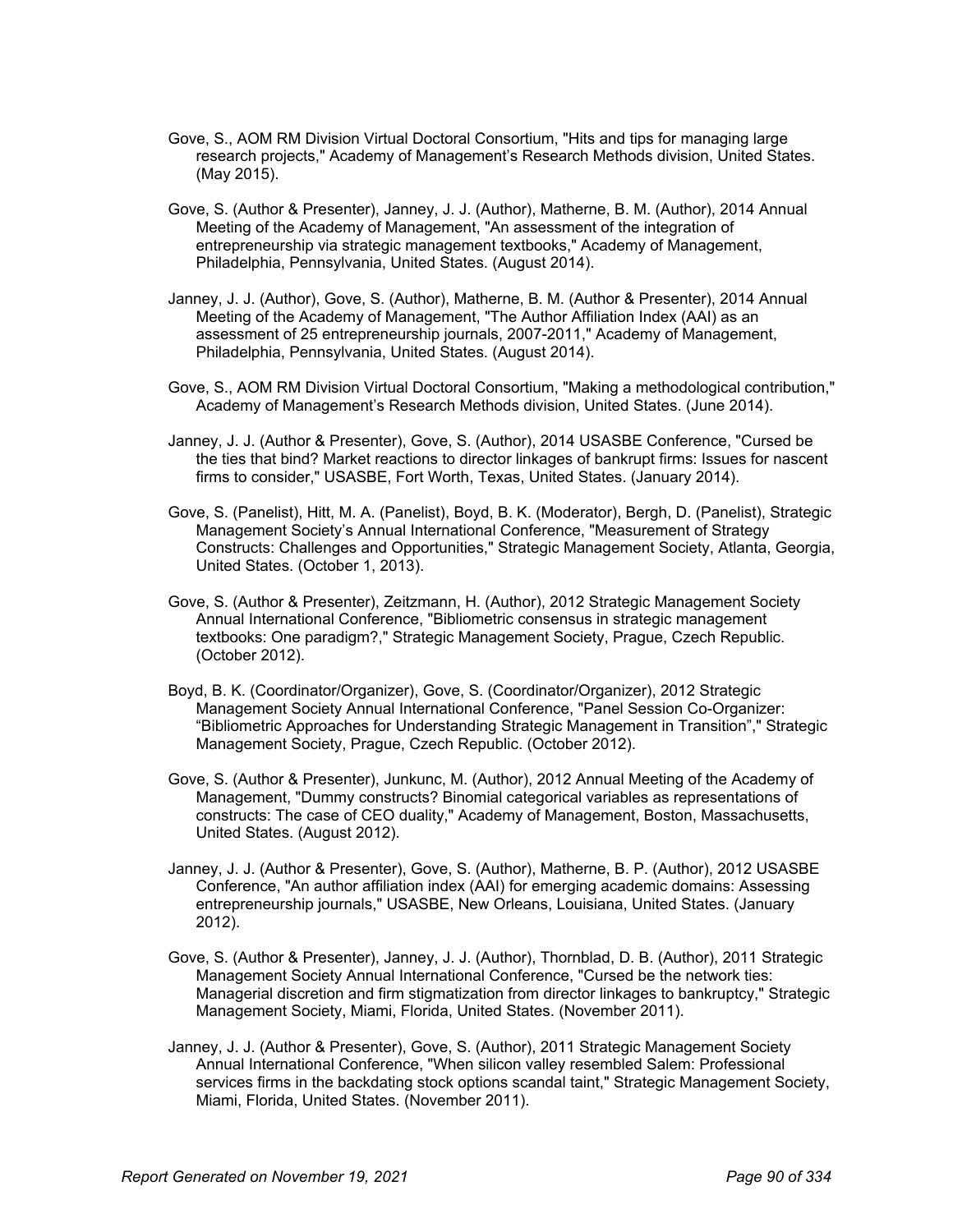- Gove, S. (Author & Presenter), Zeitzmann, H. (Author), Thornblad, D., 2010 Annual Meeting of the Academy of Management, "A content analysis of strategic management textbooks," Academy of Management, Montreal, Canada. (August 2010).
- Gove, S. (Author & Presenter), Zhao, X. (Author), 2010 Annual Meeting of the Academy of Management, "Early citations as a predictor of long-term article influence in leading management journals," Academy of Management, Montreal, Canada. (August 2010).
- Gove, S. (Author & Presenter), Zhao, X. (Author), Zeitzmann, H. (Author), 2009 Annual Meeting of the Academy of Management, "A reference analysis of strategic management textbooks," Academy of Management, Chicago, Illinois, United States. (August 2009).
- Janney, J. J. (Author & Presenter), Gove, S. (Author), 2009 Annual Meeting of the Academy of Management, "Market reactions to voluntary vs. involuntary disclosure in the stock-option backdating scandal," Academy of Management, Chicago, Illinois, United States. (August 2009).
- Gove, S. (Author & Presenter), Janney, J. J. (Author), 2007 Strategic Management Society Annual International Conference, "Market reactions to linked-firms via back-dated stock options," Strategic Management Society, San Diego, California, United States. (October 2007).
- Gove, S. (Author & Presenter), 2007 Annual Meeting of the Academy of Management, "Impact factor, article citation, and the ecological fallacy," Academy of Management, Philadelphia, Pennsylvania, United States. (August 2007).
- Boyd, B. K. (Author & Presenter), Gove, S. (Author), 2006 Strategic Management Society Annual International Conference, "Managerial constraint: The intersection of managerial discretion and organizational task environment," Strategic Management Society, Vienna, Austria. (November 2006).
- Gove, S. (Author & Presenter), Annual meeting of the North American Case Research Association, "Governing the house of the mouse: Corporate governance at Disney, 1984 – 2006," North American Case Research Association (NACRA), San Diego, California, United States. (October 2006).
- Gove, S. (Author & Presenter), Janney, J. `. (Author), 2005 Strategic Management Society Annual International Conference, "Guilt by association? Market reactions to announcements of scandals by linked firms," Strategic Management Society, Orlando, Florida, United States. (October 2005).
- Boyd, B. K. (Coordinator/Organizer), Bergh, D. (Panelist), Finkelstein, S. (Panelist), Gove, S. (Panelist), Grant, R. (Panelist), 2005 Strategic Management Society Annual International Conference, "Strategy research: Retrospective and forward views," Strategic Management Society, Orlando, Florida, United States. (October 2005).
- Gove, S. (Author & Presenter), Janney, J. J. (Author), Kiewitz, C. (Author), Matherne, B. P., 2005 Annual Meeting of the Academy of Management, "Dual effects of social identification on team performance: Direct and mediated effects through conflict," Academy of Management, Honolulu, Hawaii, United States. (August 2005).
- Matherne, B. P. (Author), Janney, J. J. (Author & Presenter), Gove, S. (Author), 2004 Babson College Kauffman Foundation Entrepreneurship Research Conference, "Sharing the wealth or increasing the risks: Syndication and escalation of commitment," Kauffman Foundation, Glasgow, Scotland. (October 2004).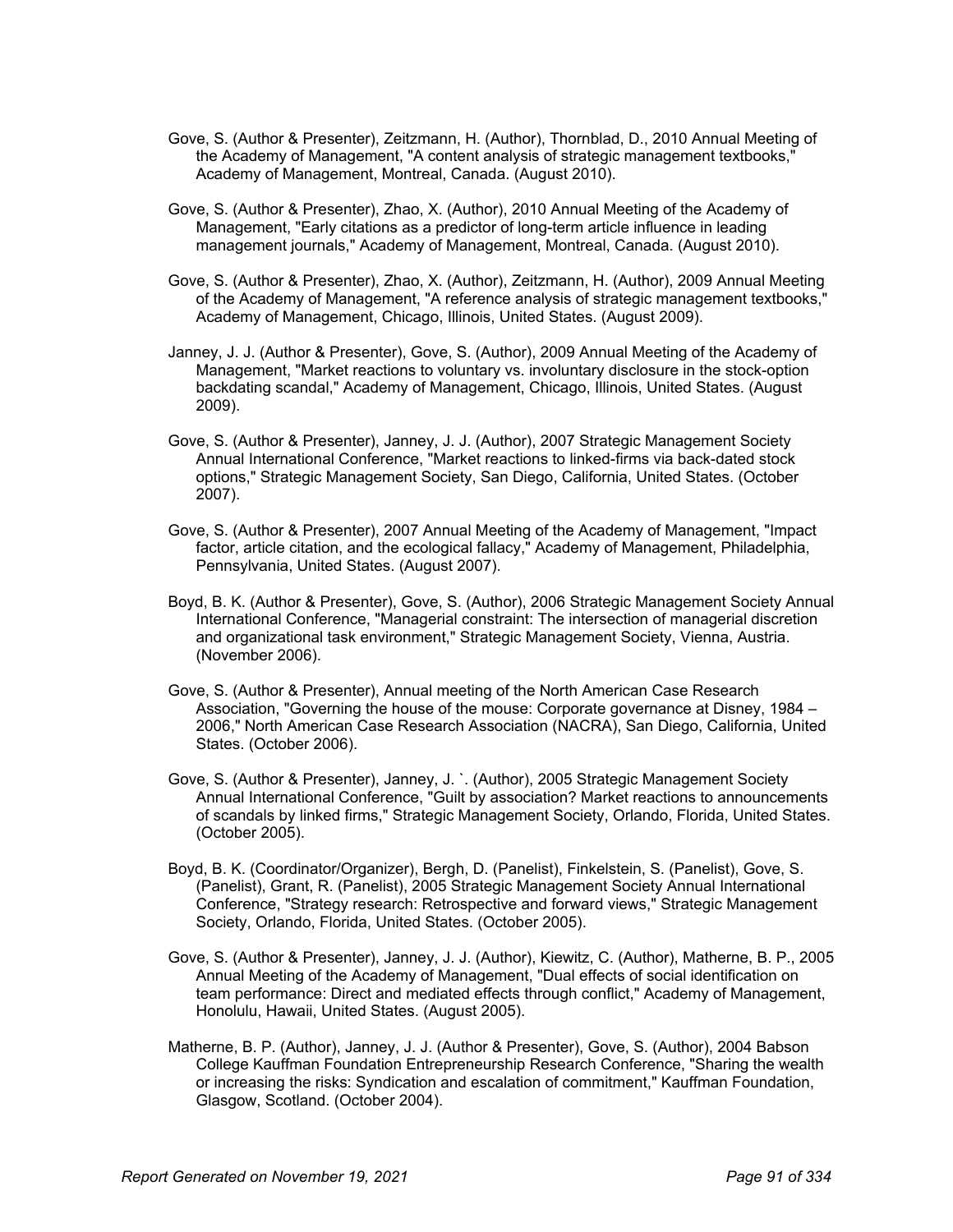- Gove, S. (Author), Janney, J. J. (Author & Presenter), 2004 Annual Meeting of the Academy of Management, "The effect of director linkages to stigmatized firms: Market reaction to bankruptcy," Academy of Management, New Orleans, Louisiana, United States. (August 2004).
- Dickey, I. (Author & Presenter), Siemens, J. C. (Author), Gove, S. (Author), Annual Meeting of the North American Case Researchers Association, "Buzz Marketing: Tom Bonano, Infinitee Phones & Beyond," North American Case Researchers Association (NACRA). (August 2004).
- Janney, J. J. (Author & Presenter), Gove, S. (Author), 2003 Strategic Management Society Annual International Conference, "Market reactions following corporate bankruptcy: A comparison between resource and hegemony views on the value of directors," Strategic Management Society, Baltimore, Maryland, United States. (October 2003).
- Gove, S. (Author & Presenter), Sirmon, D. G. (Author), Hitt, M. A. (Author), 2003 Strategic Management Society Annual International Conference, "Relative resource advantages: The effect of resources and resource management on organizational performance," Strategic Management Society, Baltimore, Maryland, United States. (October 2003).
- Gove, S. (Author & Presenter), Msatherne, B. P. (Author), Janney, J. J. (Author), 2003 Babson-College Kauffman Foundation Entrepreneurship Research Conference, "More than money matters: The disclosure puzzle," Kauffman Foundation, Wellesley, Massachusetts, United States. (September 2003).
- Boyd, B. K. (Author & Presenter), Finkelstein, S. (Author), Gove, S. (Author), 2001 Strategic Management Society Annual Meeting, "Accumulation advantage within the strategy discipline: Determinants and relationship to paradigm development," Strategic Management Society, San Francisco, California, United States. (October 2001).
- Boyd, B. K. (Author & Presenter), Gove, S. (Author), 2001 Strategic Management Society Annual Meeting, "Socrates, strategy, and structural modeling," Strategic Management Society, San Francisco, California, United States. (October 2001).
- Boyd, B. K. (Author & Presenter), Finkelstein, S. (Author), Gove, S. (Author), 2001 Annual Meeting of the Academy of Management, "Brother can you spare a (para)digm? The role of particularism and universalism on research outcomes," Annual Meeting of the Academy of Management, Washington, District Of Columbia, United States. (August 2001).
- Gove, S. (Author & Presenter), Boyd, B. K. (Author), 2001 Annual Meeting of the Academy of Management, "Governmental intervention in board monitoring processes: Symbolic responses and outcomes," Annual Meeting of the Academy of Management, Washington, District Of Columbia, United States. (August 2001).
- Boyd, B. K. (Author & Presenter), Muth, M. (Author), Gove, S. (Author), Clark, M. C. (Author), 2000 Strategic Management Society Annual Meeting, "Teamwork at the top: Assessing and improving team skills among senior managers," Strategic Management Society, Vancouver, Canada. (October 2000).
- Gove, S., Academy of Management Annual Meeting 2000, "Case development and the paper case in an electronic world," Academy of Management, Toronto, Canada. (August 2000).
- Gove, S. (Author & Presenter), Larraza, M. (Author), Boyd, B. K. (Author), Southwest Academy of Management Annual Conference, "A Reanalysis of Finkelstein's (1992) power construct," Southwest Academy of Management, San Antonio, Texas, United States. (August 2000).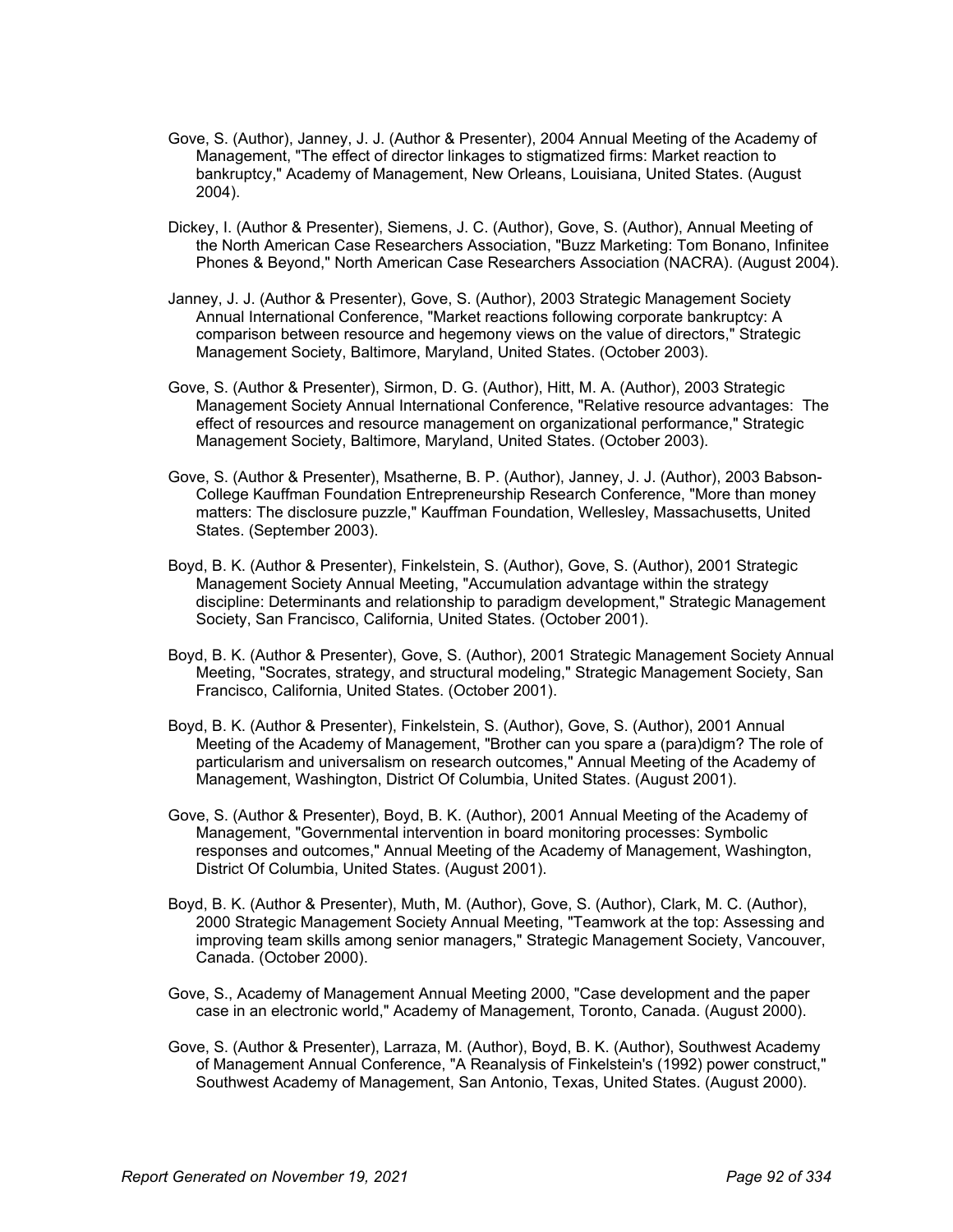- Boyd, B. K. (Author), Gove, S. (Author & Presenter), Southwest Academy of Management Annual Conference, "Board audit committees: Determinants and consequences," Southwest Academy of Management, San Antonio, Texas, United States. (August 2000).
- Gove, S. (Author & Presenter), Zsidisin, G. (Author & Presenter), Stuckwisch, S. (Author & Presenter), Hendrick, T. (Author), 1999 Annual Meeting of the Academy of Management, "A comparison of centralized and decentralized purchasing structures," Academy of Management, Chicago, Illinois, United States. (August 1999).
- Gove, S. (Author & Presenter), Boyd, B. K. (Author), Clark, M. A. (Author), 1999 Annual Meeting of the Academy of Management, "Moving metaphors: Recipes for teaching management via experiential exercises," Academy of Management, Chicago, Illinois, United States. (August 1999).
- Boyd, B. K. (Author), Gove, S. (Author & Presenter), 1998 Annual Meeting of the North American Case Researchers Association, "Nucor Corp. and the U.S. Steel Industry," North American Case Researchers Association (NACRA), Durham, New Hampshire, United States. (October 1998).
- Boyd, B. K. (Author), Clark, M. A. (Author), Fugate, M. (Author), Gove, S., Annual Meeting of the Academy of Management, "Adventure as metaphor. Presentation as part of the symposium Metaphors for teaching strategy: Art, acting and adventure," Academy of Management, San Diego, California, United States. (August 1998).

## **Research Currently in Progress**

- "A content analytic approach to measuring managerial discretion" (On-Going). Early stage paper offering a content analytic measure of managerial discretion.
- "Advancing corporate governance research through competing theories." (Planning). Sabbatical project (Spring, 2022)
- "Author Affiliation Index (AAI) for assessing outlets in emerging disciplines: The case of entrepreneurship journals".

This project seems to have died on the vine due to co-authors taking on administrative roles (Janney = Dept. Chair and Matherne = Associate Dean).

"Bibliometric consensus in strategic management textbooks: One paradigm?" (On-Going).

"Birds of a feather or separate species? A comparison of topics in corporate governance's academic and practitioner outlets." (On-Going). Variants likely to be submitted both as a journal article (CGIR) and as a chapter in our book (A Research Agenda For Corporate Governance).

"Book: A Research Agenda For Corporate Governance" (On-Going). Boyd, B. K., Crossland, C., Gove, S., Solarino, A. M. & Zattoni, A. (forthcoming). A Research Agenda For Corporate Governance, Elgar Research Agendas, Edward Elgar Publishing, Gloucestershire, UK.

"Early citations as a predictor of long-term article influence in leading management journals" (On-Going).

"Incorporating a "new" field of study within the business curriculum through textbook selection: The case of entrepreneurship within strategic management" (On-Going).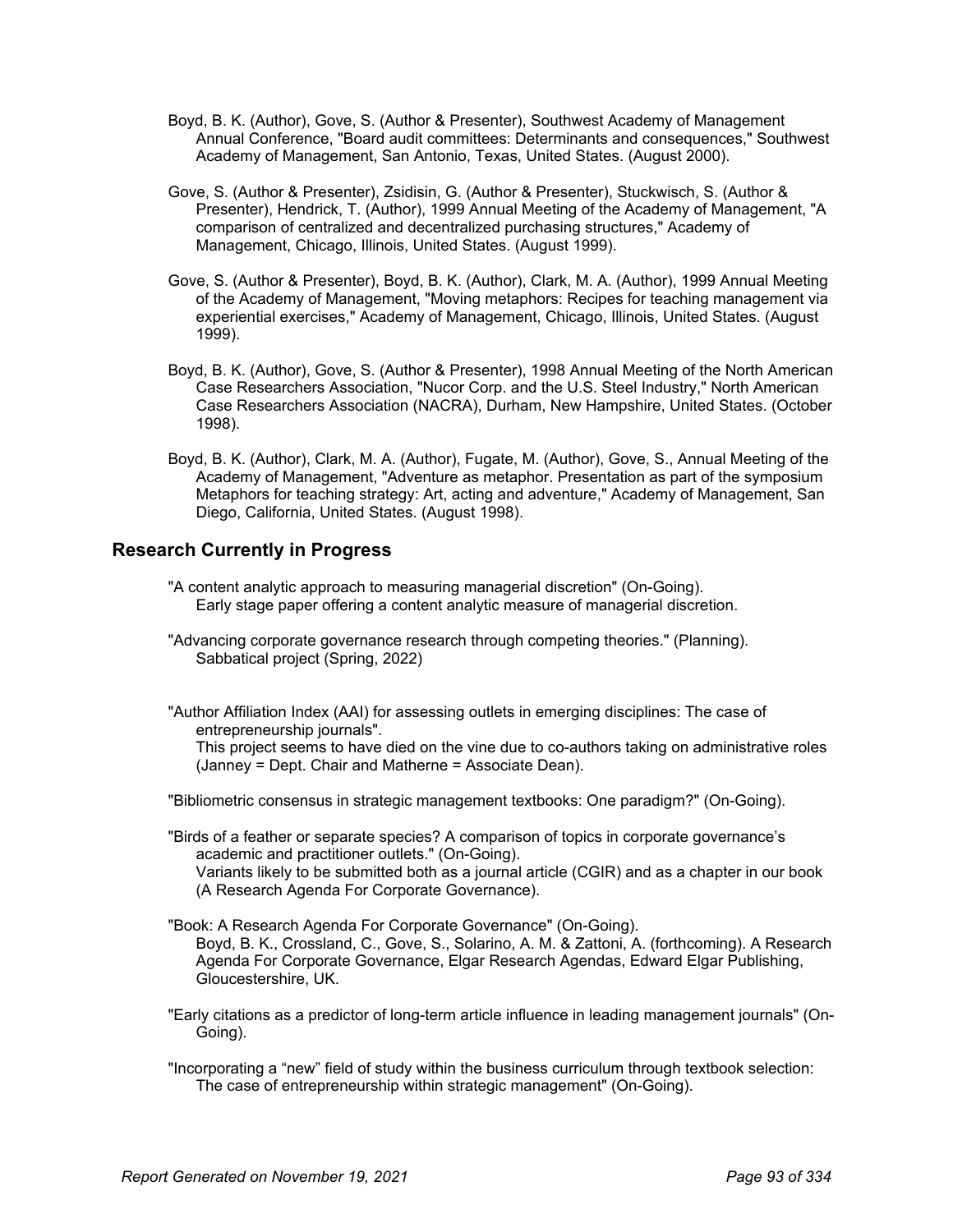Initial desk reject & resubmit at AMLE (Fall 2015). Resubmitted 20170209. Rejected. Revising (lower priority).

"Into the mind of top managers? Assessing the validity of unobtrusive measures of CEO narcissism" (On-Going).

Being revised into a chapter on top executive personality for our book: *A Research Agenda For Corporate Governance*

- "Measurement modalities in corporate governance research: Issues, considerations, and approaches for advancing research" (On-Going).
- "Measurement Modalities in Management Research. Oxford Research Encyclopedia of Business and Management." (On-Going).
- "Methodological guidance for testing competing theories" (Planning). This is my sabbatical research project (spring, 2022).
- "The context of organization-to-organization stigmatization: Bankruptcy, director linkages, business cycles and managerial discretion" (On-Going).
- "The effect of measurement error on statistical power" (On-Going). Examines the previously unaddressed issue of the reduction in statistical power due to measurement error.
- "The empirical fallacy of 2x2 typologies: A review and recommendations for practice" (On-Going). Examines empirical issues - flaws - between the conceptual basis for 2x2 typologies and the underlying data and assumptions they are based on.
- "Theory in corporate governance research" (Planning). Sabbatical project (spring, 2022)

### **Awards and Honors**

- CGIR's 2017 Best Paper Award Runner-up, Corporate Governance: An International Review. (August 16, 2018).
- Holtzman Faculty Research Award, Virginia Tech Department of Management. (June 2014).
- Academic Paper Most Relevant to Entrepreneurs Award, Entrepreneurial Practice Review (EPR). (January 12, 2014).
- Scholar of the Week, Virginia Tech, Office of the Vice President for Research. (February 20, 2012).
- Sage Publications/Robert McDonald Advancement of Organizational Research Methodology Award, Research Methods Division of the Academy of Management. (August 2011).

Research Award, Virginia Tech Dept. of Management. (May 2009).

## **TEACHING**

## **Teaching Experience**

#### **The University of Vermont**

BSAD 025, Sustainable Business Strategies, 24 courses.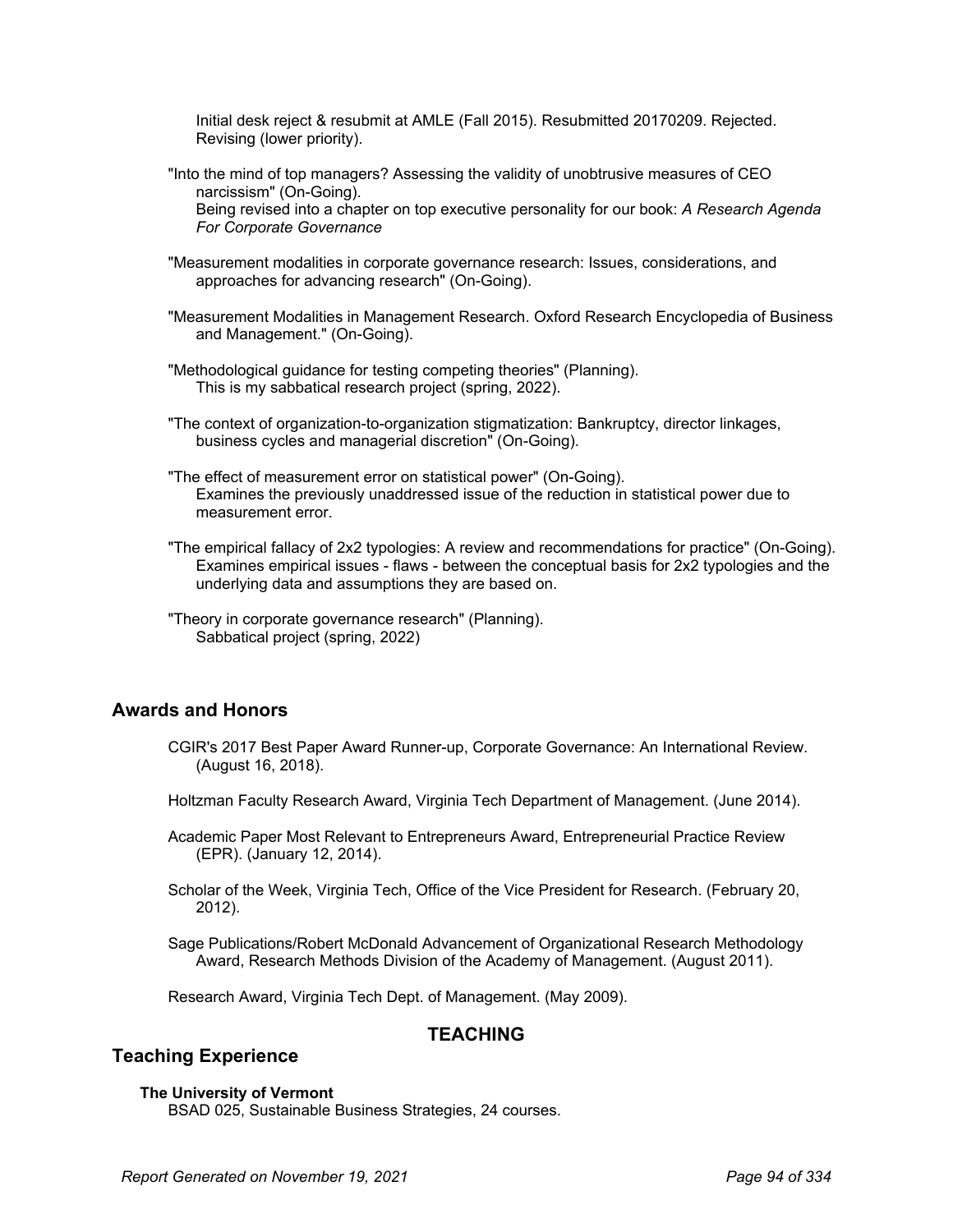BSAD 127, International Management, 9 courses. BSAD 198, Independent Study, 2 courses.

### **Awards and Honors**

Certificate of Teaching Excellence, Virginia Tech, Pamplin College of Business. (2012).

Warren Lloyd Holtzman Outstanding Educator of the Year, Virginia Tech, Pamplin College of Business. (2012).

### **SERVICE**

### **Department Service**

Course Transfer Reviews for Global Business. (June 1, 2020 - May 31, 2021).

Faculty Mentor, Mentor to BSAD 025 Instructor Koz Parulekar (Spring 2021). (September 1, 2020 - May 15, 2021).

Panelist, BSAD 002 Theme and Concentration panel. (March 31, 2021).

Course Transfer Reviews for Global Business. (June 1, 2019 - May 31, 2020).

Attendee, Meeting, BSAD 002 Theme and Concentration panel. (October 29, 2019).

Course Transfer Reviews for Global Business. (June 1, 2018 - May 31, 2019).

- Committee Member, Faculty Mentoring Committee Kenneth De Roeck. (August 15, 2016 May 15, 2019).
- Advise adjunct instructor Mike Dupee on BSAD025 instruction, Advisor to BSAD025 Mike Dupee S2018 Instruction. (August 2017 - May 2018).

Course Transfer Reviews for Global Business. (June 1, 2017 - May 31, 2018).

- Nominated and reviewed student award recipients in GB and presented award at honors day, Global Business Student Awards Nominations, Review & Presentation. (February 15, 2018 - March 31, 2018).
- Attendee, Meeting, Jonathan Doh visit Attended presentation & dinner. (November 30, 2017 December 1, 2017).

Committee Member, FSC RPT Committee of 3 member - Ante Glavas. (August 2017 - November 2017).

Course Transfer Reviews for Global Business. (June 1, 2016 - May 31, 2017).

Syllabi Review Session. (May 19, 2017).

Nominated and reviewed student award recipients in GB and presented award at honors day, Global Business Student Awards Nominations, Review & Presentation. (February 15, 2017 - April 22, 2017).

Attendee, Meeting, Case team practice presentation. (March 27, 2017).

Attendee, Meeting, Transfer Affairs/Study Abroad Syllabi Review Session. (February 3, 2017).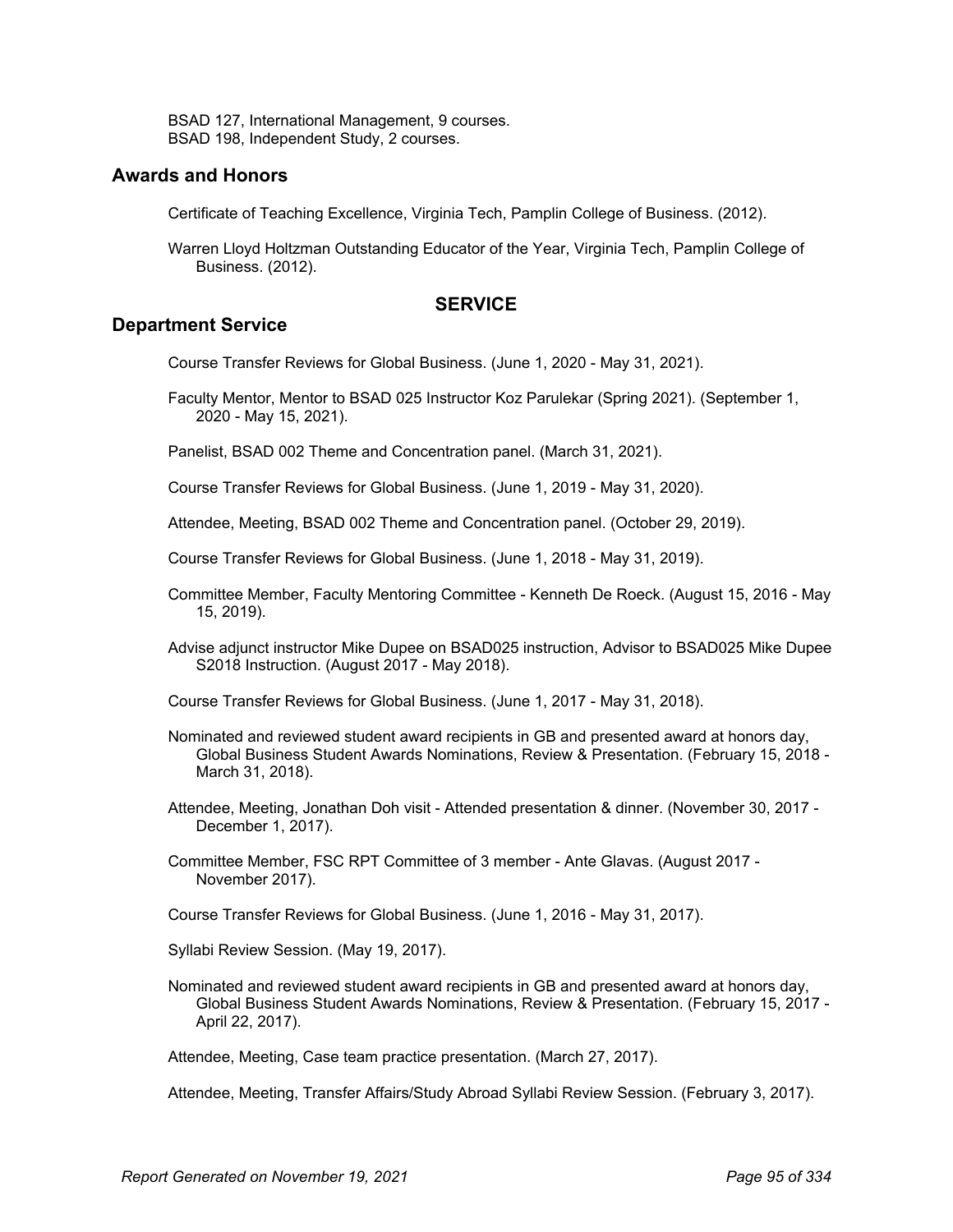- Committee Member, FSC Promotion Review Committee Tom Chittenden. (August 22, 2016 December 15, 2016).
- Committee Member, Faculty Mentoring Committee Patrick Garcia. (August 15, 2015 December 15, 2016).
- Attendee, Meeting, Meeting with Lawrence Rose, chairperson of the AACSB accreditation team. (September 15, 2016).
- Attendee, Meeting, STATA Faculty Research Series Dave Jones Presentation. (May 20, 2016).
- Attendee, Meeting, STATA Faculty Research Series Dave Novak Presentation. (April 29, 2016).
- Nominated and reviewed student award recipients in IB, IB Student Awards Nominations & Review. (February 15, 2016 - March 26, 2016).
- Penalist representing Global Business area, Grossman School of Business Theme and Concentration Panel. (March 22, 2016).

#### **Service to Academic Community**

Committee Member, Faculty Standards Committee. (June 1, 2015 - Present).

Guest Speaker - BSAD193. (November 9, 2021).

- Attendee, Meeting, GSB Sustainability Chair Attended Job Talk Presentation and Met with Candidate Joe Sarkis. (October 20, 2021).
- Attendee, Meeting, GSB Sustainability Chair Attended Job Talk Presentation and Met with Candidate Jorge Rivera. (October 4, 2021).
- Writer of Student Recommendation Letters. (July 1, 2020 June 30, 2021).
- Committee Chair, GSB Theme Review Committee. (February 1, 2021 May 15, 2021).
- Faculty Meetings. (August 21, 2016 May 12, 2021).
- Attendee, Meeting, Faculty Search Accounting. (February 1, 2021 March 1, 2021).
- Attendee, Meeting, GSB Sustainability Chair Attended Job Talk Presentation by Sara Soderstrom. (October 2, 2020).
- Writer of Student Recommendation Letters. (July 1, 2019 June 30, 2020).
- Reviewed and nominated students for honors day 2020, special attention to global business nominees, Honors Day Nominees - Global Business, Jrs, and Srs. (February 2020 - April 2020).
- Attendee, Meeting, GSB Research Series Roy Suddaby presentation & Dinner. (January 29, 2020).
- Attendee, Meeting, GSB Research Series Sankar Sen presentation. (November 8, 2019).

Attendee, Meeting, Class Observation (Srini Venugopal). (October 10, 2019).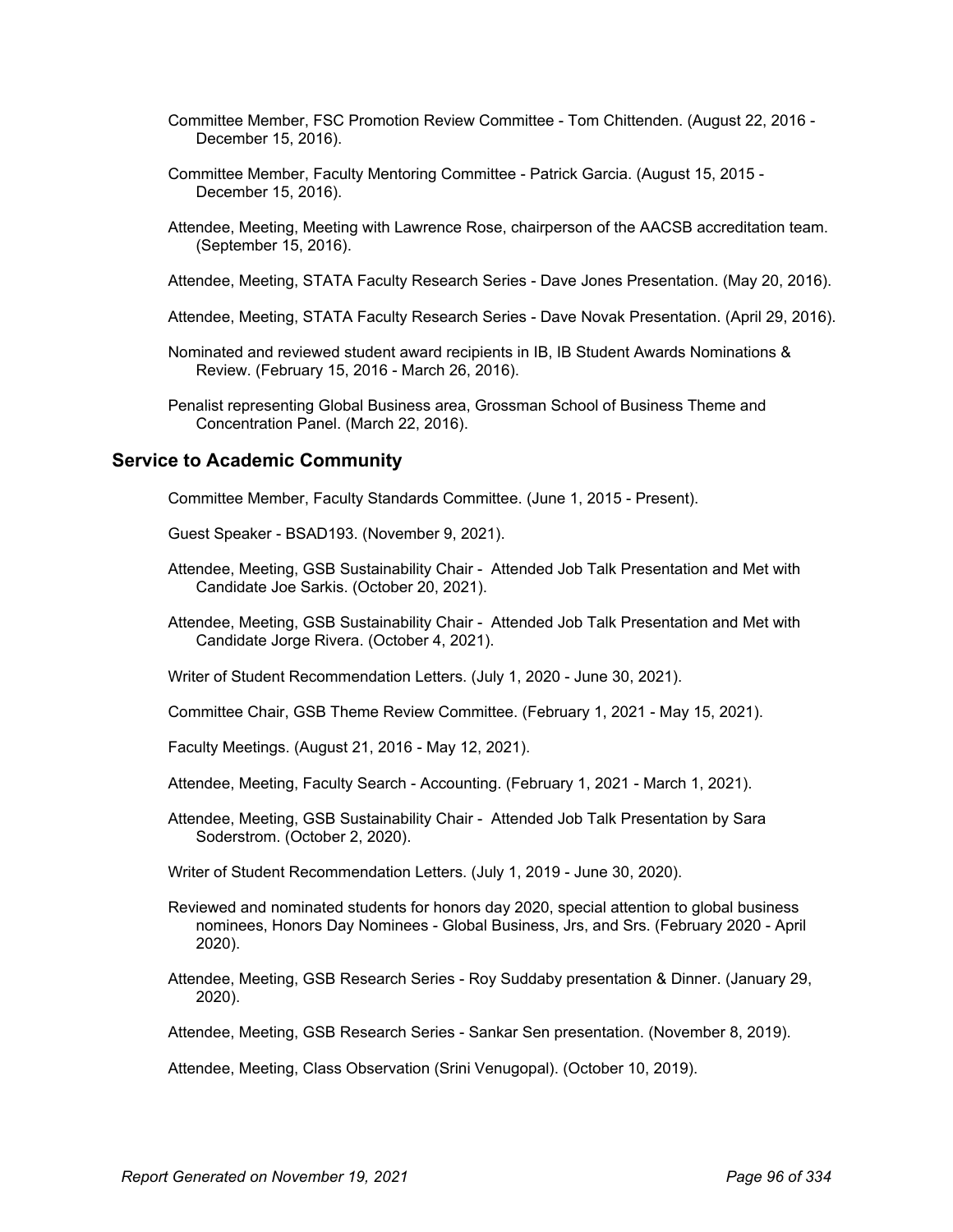- Committee Member, FSC Subcommittee Sabbatical Committee of Three (Hung Do). (August 1, 2019 - September 20, 2019).
- Writer of Student Recommendation Letters. (July 1, 2018 June 30, 2019).
- Attendee, Meeting, Attended GSBs 1st Teaching Café. (May 15, 2019).
- Reviewed and nominated students for honors day 2019, special attention to global business nominees, Honors Day Nominees - Global Business, Jrs, and Srs. (February 2019 - April 2019).
- Attendee, Meeting, GSB Research Series Ed Freeman presentations. (April 12, 2019).
- Committee Member, FSC Subcommittee Committee of Three (Joanne Pencak). (February 4, 2019 - February 20, 2019).
- Attendee, Meeting, Ifshin Hall Dedication. (October 4, 2018).
- Attendee, Meeting, UVM Family Business Awards Ceremony. (October 4, 2018).
- Attendee, Meeting, Academic Adviser Training. (September 27, 2018).
- Attendee, Meeting, Class Observation (Hung Do). (September 27, 2018).
- Attendee, Meeting, Class Observation (Kenneth De Roeck). (September 27, 2018).
- Committee Member, FSC Subcommittee Sabbatical Review Committee (Glenn Walberg). (September 4, 2018 - September 18, 2018).
- Faculty nominator, Recommendations for Case Competitions, Orientation Staff, Etc. (August 2016 - May 2018).
- Reviewed and nominated students for honors day 2018, special attention to global business nominees, Honors Day Nominees - Global Business, Jrs, and Srs. (February 2018 - April 2018).
- Attendee, Meeting, Admitted Student Visit Day Faculty Rep. (April 9, 2018).
- Ad Hoc Committee on Online Program(s). (January 24, 2017 February 2018).
- Committee Member, Faculty Standards Committee ad hoc subcommittee reviewing and revising "Teaching Load Allocation Guidelines" (Spring, 2017). (February 20, 2017 - December 31, 2017).
- Attended Dinner & Research Series presentation by Jonathan Doh. (November 30, 2017 December 1, 2017).
- Faculty reviewer, Completed Course Evaluations (for transfer credit). (June 1, 2016 May 31, 2017).
- Attended MAcc presentation by Michael Kinstlick Sustainability Accounting Standards Board (SASB). (April 25, 2017).
- Reviewed and nominated students for honors day 2017, special attention to global business nominees, Honors Day Nominees - Global Business, Jrs, and Srs. (March 20, 2017 - April 15, 2017).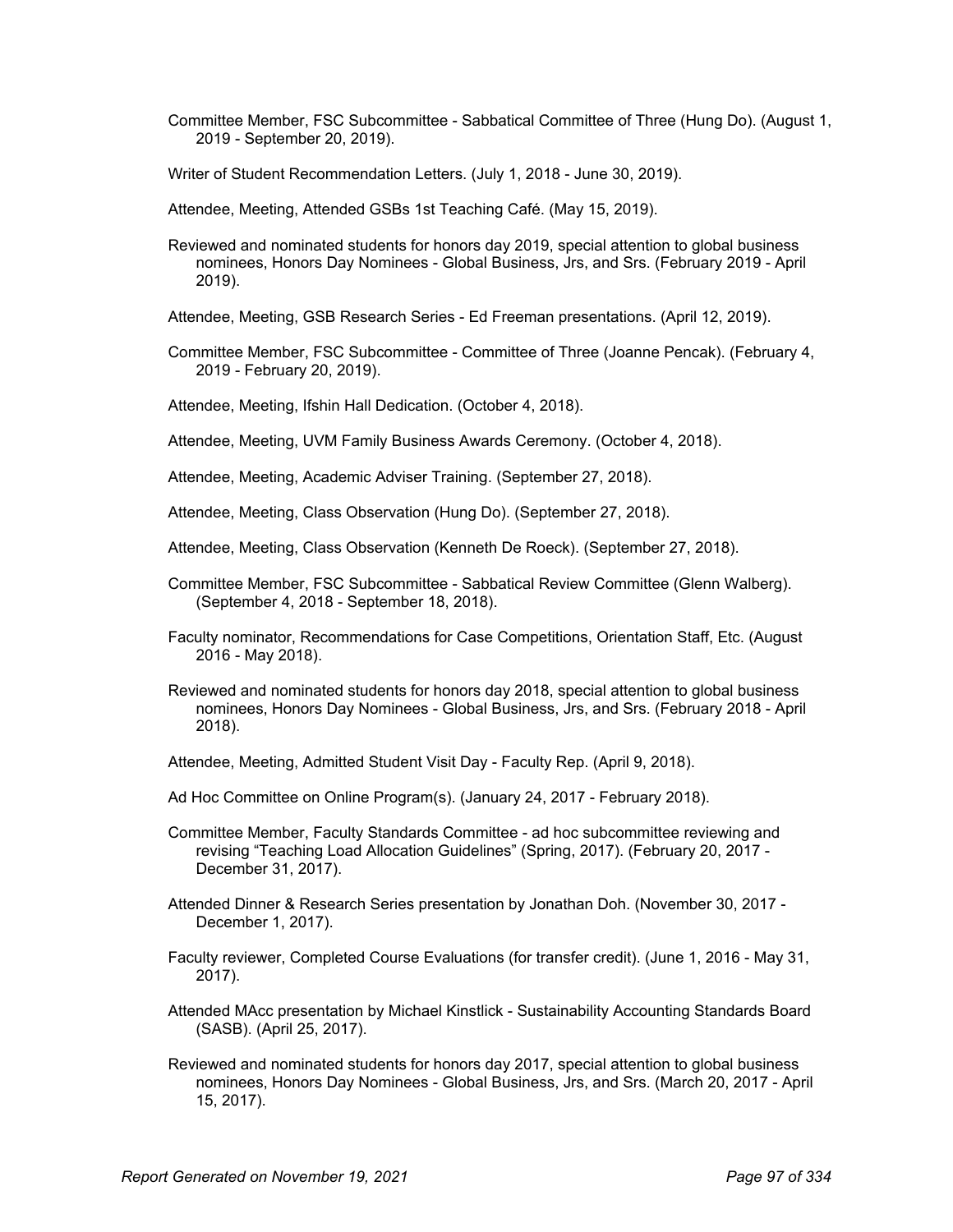Attendee, Meeting, Recruiting: OB/HR Position. (January 2017 - March 1, 2017).

Attendee, Meeting, AACSB Reaccredidation Visit - RPT Session. (February 27, 2017).

Attendee, Meeting, Recruiting: Business Analytics Position. (January 2017 - February 13, 2017).

Attendee, Meeting, Beckley Chair Presentations (Jones & Vanden Bergh). (February 7, 2017).

- Attendee, Meeting, Patrick Garcia Going Away Reception. (December 12, 2016).
- Committee Member, FSC Subcommittee Committee of Three (Tom Chittenden). (August 15, 2016 - November 30, 2016).

Attendee, Meeting, Family Business Awards. (October 13, 2016).

Attendee, Meeting, Guest Madhu Viswanathan. (September 7, 2016).

Summer Research, Summer Research. (June 1, 2016 - August 31, 2016).

Faculty reviewer, Completed Course Evaluations (for transfer credit). (June 1, 2015 - May 31, 2016).

Attendee, Meeting, Grossman School of Business Commencement. (May 22, 2016).

Attendee, Meeting, Jie Zhang Going Away Reception. (May 11, 2016).

Committee Member, Faculty Standards Committee - Document review subcommittee. (February 8, 2016 - March 28, 2016).

Faculty reviewer & provider, Peer Advising Recommendations for BSAD. (February 23, 2016).

Researched and provided list of BSAD025 students to Barb Arel for sophomore Honors Day selections, Honors Day Nominees - Sophomores. (January 15, 2016 - February 1, 2016).

Committee Member, TT Faculty Search - OB. (May 2015 - January 2016).

- Committee Member, TT Faculty Search Marketing. (March 2015 January 2016).
- Attendee, Meeting, Case competition practice presentation Univ. of Arizon 's Collegiate Ethics Case Competition. (October 23, 2015).

Summer Research, Summer Research. (June 1, 2015 - August 31, 2015).

Committee Member, BSAD Graduate Studies Committee. (January 2015 - August 2015).

- Faculty reviewer, Completed Course Evaluations (for transfer credit). (June 1, 2014 May 31, 2015).
- Committee Member, Virginia Tech, Mgt. Dept Awards Committee. (September 2011 May 2014).
- Committee Member, Virginia Tech, Mgt. Dept. Graduate Studies Committee. (August 2011 May 2014).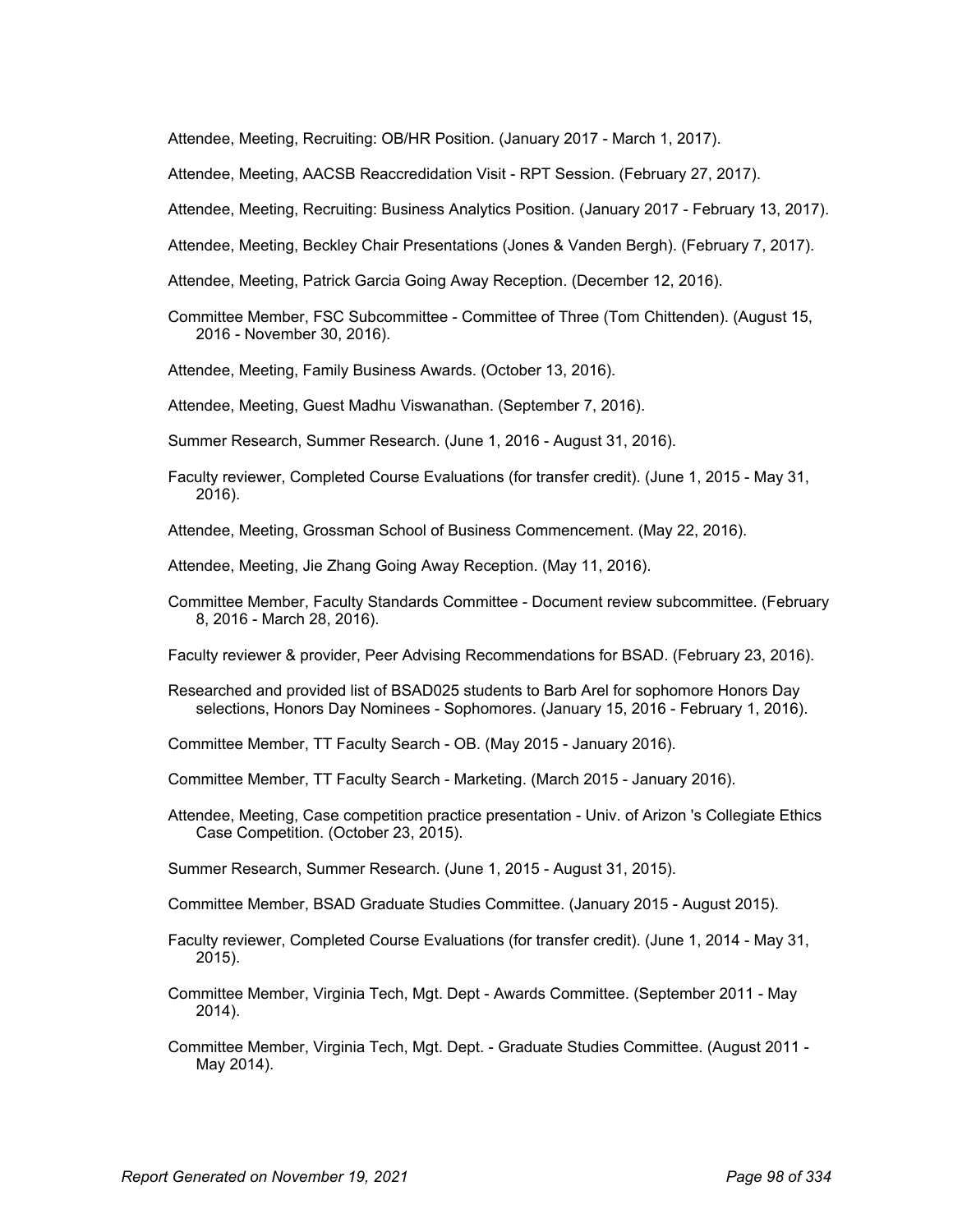## **University Service including GSB**

Member of the Graduate College Faculty, Graduate College. (June 1, 2014 - Present).

- Committee Member, UVM Student Affairs Committee. (August 20, 2020 May 1, 2023).
- Committee Member, UVM Outstanding Faculty Advising Award Committee. (February 20, 2021 May 1, 2021).
- Committee Member, UVM Outstanding Faculty Advising Award Committee. (January 20, 2020 May 1, 2020).
- Guest Speaker, Graduate Student Senate Panel on Imposter Syndrome. (April 8, 2020).
- University Senate Service, Faculty Senate. (August 2016 August 2019).
- Attendee, Meeting, Discovering UVM Opened BSAD025 to 3 class visitors for Discovering UVM (Diversity Admissions Program). (October 22, 2018).

### **Professional Service**

- Editorial Review Board Member, Corporate Governance: An International Review. (January 1, 2019 - December 31, 2021).
- Editor, Associate Editor, Associate Editor, Organizational Research Methods. (July 1, 2017 July 1, 2021).
- Committee Member, AOM Research Methods Division Awards Committee. (January 14, 2020 April 15, 2020).
- Reviewer, Conference Paper, European Academy of Management (EURAM): 2020. (February 2020).
- Reviewer, Textbook, Sage Publishing Textbook Draft Chapter Reviews. (January 4, 2020 January 21, 2020).
- Session Chair, Strategic Management Society, Special Conference on Strategic Leadership, Las Vegas, Nevada. (March 28, 2019 - March 30, 2019).
- Reviewer, Conference Paper, Academy of Management 2019 RMD. (January 2019 February 2019).
- Reviewer, Conference Paper, Academy of Management 2019 STR. (January 2019 February 2019).
- Reviewer, Conference Paper, Strategic Management Society. (November 1, 2018 November 20, 2018).
- Reviewer, Journal Article, Reviewer Journal of Management Studies. (March 2018 September 2018).
- Reviewer, Journal Article, Reviewer Management Teaching Review. (June 2018 August 2018).

Officer, Treasurer, Academy of Management, RM Division. (August 2015 - August 2018).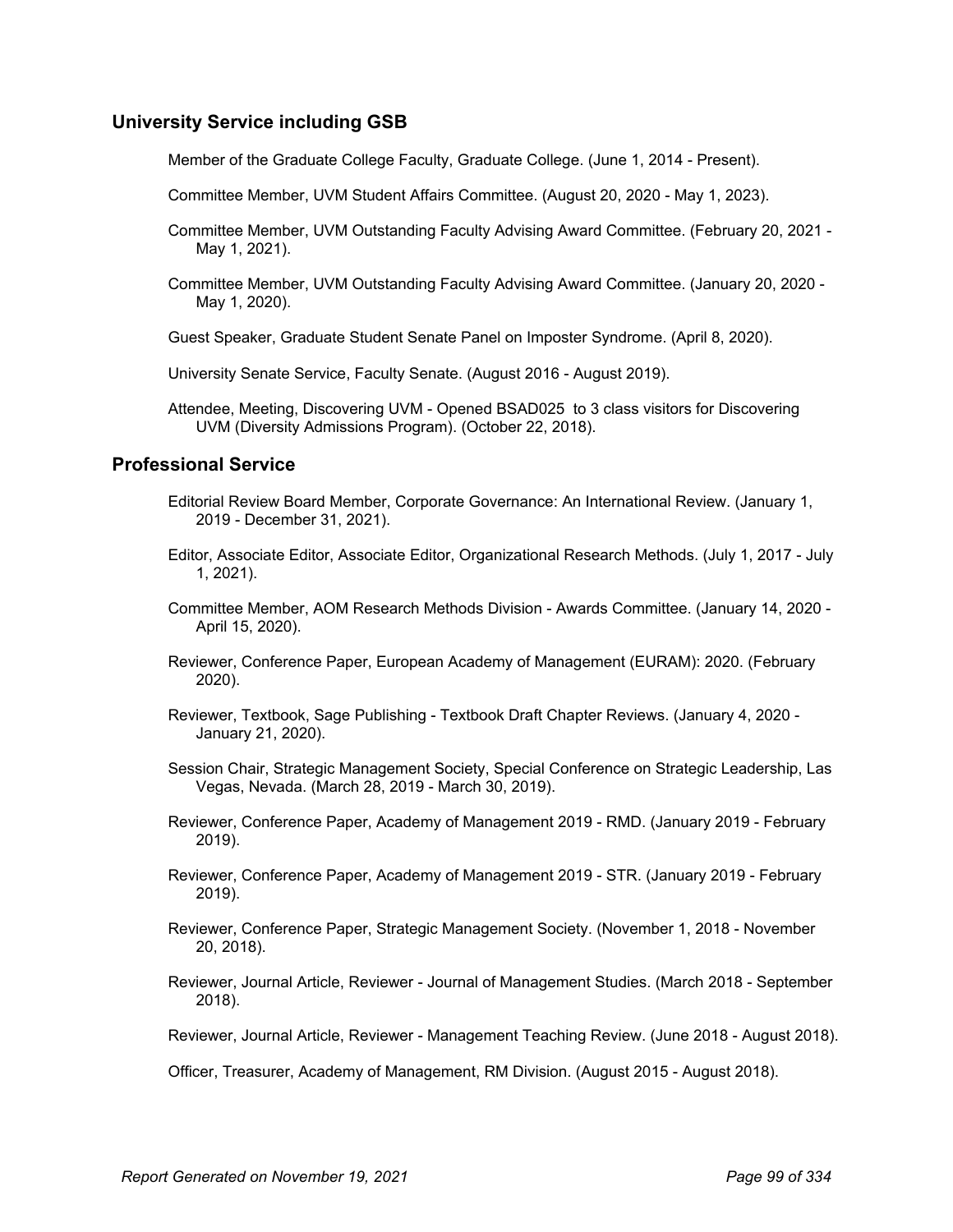- Reviewer, Conference Paper, Strategic Management Society. (February 1, 2018 March 1, 2018).
- Representative at large, Strategic Management Society, Research Methods Community. (August 2015 - October 2017).
- Editorial Review Board Member, Corporate Governance: An International Review. (June 1, 2015 August 15, 2017).
- Session Chair, Annual Meeting of the Academy of Management, RM Division, Atlanta, Georgia. (August 1, 2017 - August 7, 2017).
- Editor, Special Issue, Corporate Governance: An International Review. (June 2015 July 2017).
- Reviewer, Journal Article, Reviewer Academy of Management Journal. (June 1, 2016 May 31, 2017).
- Reviewer, Journal Article, Reviewer Journal of Management Education. (June 1, 2016 May 31, 2017).
- Reviewer, Journal Article, Reviewer Management Teaching Review. (June 1, 2016 May 31, 2017).
- Reviewer, Conference Paper, Academy of Management 2017 MED. (January 2017 February 2017).
- Reviewer, Conference Paper, Academy of Management 2017 RM. (January 2017 February 12, 2017).
- Reviewer, Conference Paper, Academy of Management 2016 RM. (June 2015 May 31, 2016).
- Reviewer, Conference Paper, Academy of Management 2016. (June 2015 May 31, 2016).
- Reviewer, Book, CHOICE: Current Reviews for Academic Libraries. (June 1, 2015 May 31, 2016).
- Reviewer, Journal Article, Reviewer Strategic Management Journal. (June 1, 2015 May 31, 2016).
- Reviewer, Conference Paper, Strategic Management Society. (June 1, 2015 May 31, 2016).
- Reviewer, Conference Paper, Academy of Management. (2012 2015).
- Editorial Review Board Member, Academy of Management Journal. (June 2011 June 2015).
- Reviewer, Conference Paper, Academy of Management 2015 MED. (June 2014 May 31, 2015).
- Reviewer, Book, CHOICE: Current Reviews for Academic Libraries. (June 1, 2014 May 31, 2015).
- Editorial Review Board Member, Corporate Governance: An International Review. (June 1, 2014 May 31, 2015).
- Reviewer, Journal Article, Reviewer Strategic Management Journal. (June 1, 2014 May 31, 2015).